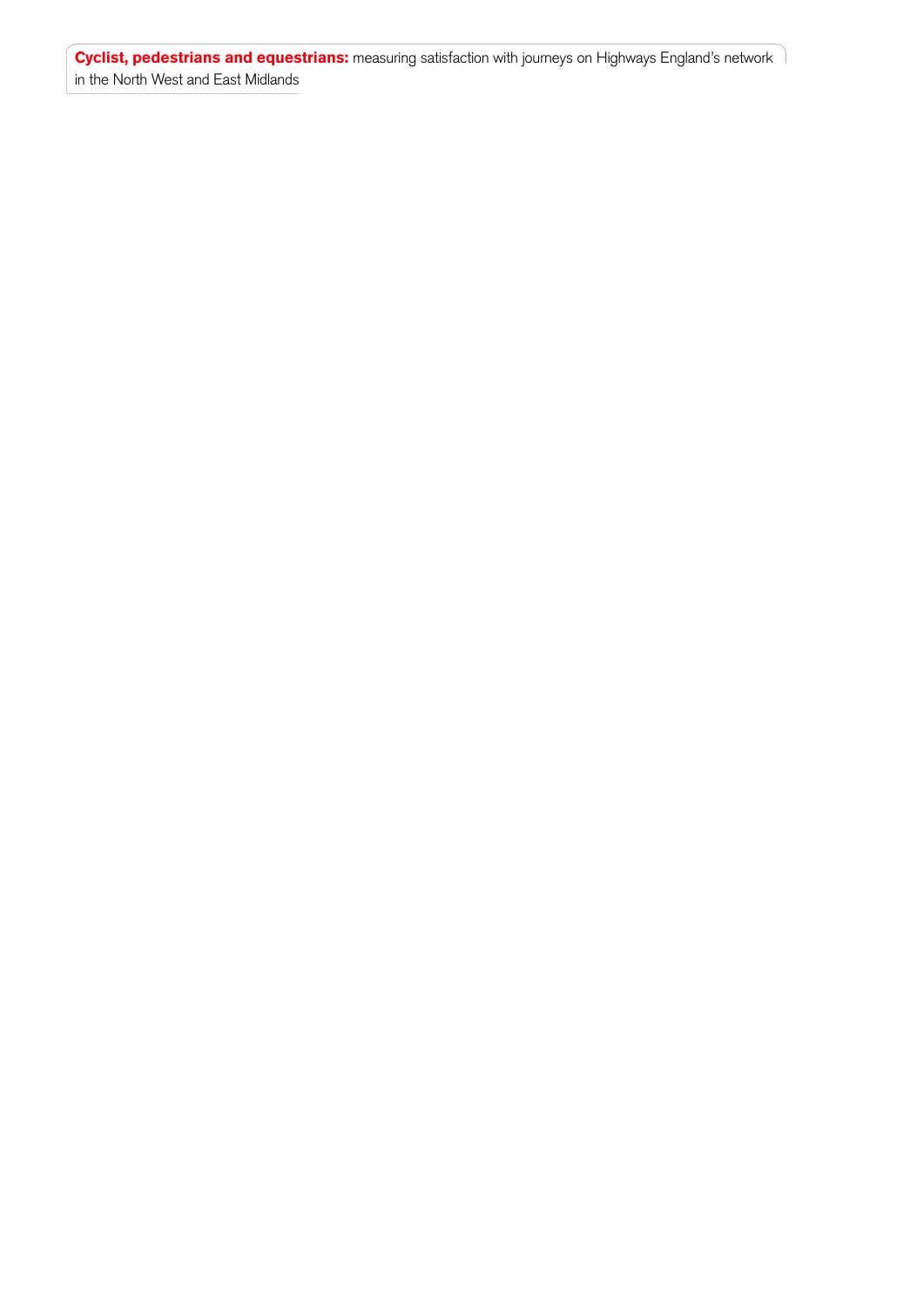

# Foreword

Cyclists, pedestrians and equestrians: measuring satisfaction with journeys on Highways England's network in the North West and East Midlands presents the first findings of a new and innovative survey that builds a picture of the experience these users have when travelling along or crossing strategic roads, and will track improvements over time.

**I Cyclists, pedestrians and equestrians: measuring n January 2018 Transport Focus published their satisfaction with Highways England's network. That research aimed to assess the significance that aspects of the journey experience have for these users. It also explored the feasibility of undertaking research to measure how satisfied they are with that part of their journeys made on, alongside, or across England's motorways and major 'A' roads.** 

**While Highways England has started to enhance the network for these users, that research concluded that many parts suffer from unsuitable design and poor maintenance with significant impact on the experience of cyclists, pedestrians and equestrians who use it.**

**The research also found that a significant proportion of these road users make journeys on, alongside, or across motorways and major 'A' roads; making a measure of satisfaction, at a local level, practical. Transport Focus has therefore developed and piloted a new survey that provides a quantitative measure of satisfaction among cyclists and pedestrians, supplemented by qualitative findings among these users, as well as equestrians.** 

**This document presents findings of the new survey, which was carried out first in the North West of England and the East Midlands. The North West was chosen as it has several motorways near urban areas, while in contrast, the East Midlands has more major 'A' roads in rural areas. There are several common themes including safety, signage and the maintenance of road and walking surfaces. The research has generated a rich understanding of both generic and specific issues in the areas concerned.** 

**Transport Focus will use the findings to press Highways England to improve the service it provides to cyclists, pedestrians and equestrians. We recognise that to do this Highways England may need to work in partnership with others, such as local authorities. Transport Focus intends to carry out similar research in other areas of England as funding permits, and we hope the new survey will become one of the 'reported metrics' used to monitor Highways England's performance from 2020 onwards.** 

#### Anthony Smith

Chief Executive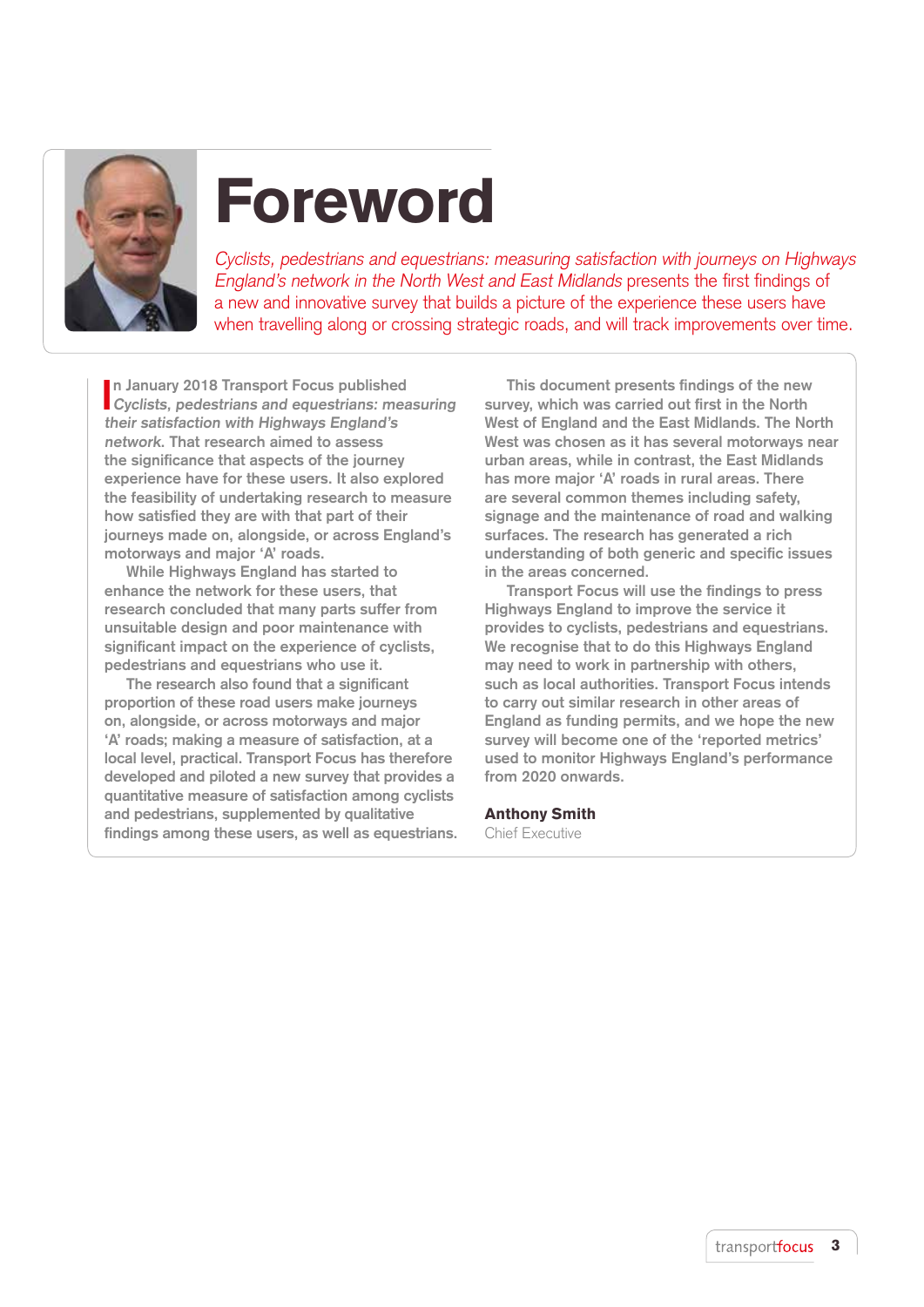## **Summary**

Transport Focus research in the North West of England and the East Midlands, presented here, confirms that signage, unsuitable design and poor maintenance all have a significant impact on the experience of cyclists, pedestrians and equestrians.

The research also shows that it is possible to assess user satisfaction of cyclists, pedestrians and equestrians when their journey involves crossing or using a motorway or major 'A' road maintained by Highways England. It gives a clear quantitative measure of satisfaction among cyclists and pedestrians. This measure is intended to become a 'reported metric' within the performance regime set for Highways England from 2020. Alongside this the survey provides qualitative information about generic and specific issues that affect equestrians, pedestrians and cyclists.



## Key findings

More than three-quarters of cyclists and pedestrians in each of the areas covered by this research are satisfied with that part of their journey made on, alongside, or across the Highways England network of motorways and major 'A' roads. In part they are satisfied by the sheer pleasure of being outside.

Although satisfaction is relatively high, cyclists, pedestrians and equestrians are keen to provide suggestions about how Highways England's roads can be improved to make the experience better still. Our research in this area has consistently shown that feelings of safety and personal security affect the overall level of satisfaction felt by these road users. It can be no surprise to find that improving the features that make cyclists, pedestrians and equestrians

feel safer and more secure are commonly mentioned as desirable improvements.

In terms of improvements, cyclists and pedestrians both mention the need to ensure that dedicated paths on or alongside Highways England roads are provided so that fast-moving traffic can be kept at a safe distance. The experience of those crossing roads on bridges is cited as an issue by pedestrians and equestrians who suggest that the provision of higher barriers would improve feelings of (and perhaps actual) safety.

Again, for reasons related both to safety and to personal security, pedestrians and cyclists also mention that the quality of lighting should be improved on footpaths alongside Highways England roads or in underpasses beneath them. The quality of the surface on the path or road is also mentioned, along with the suitability and availability of road-level crossing points; an improvement also often mentioned by equestrians.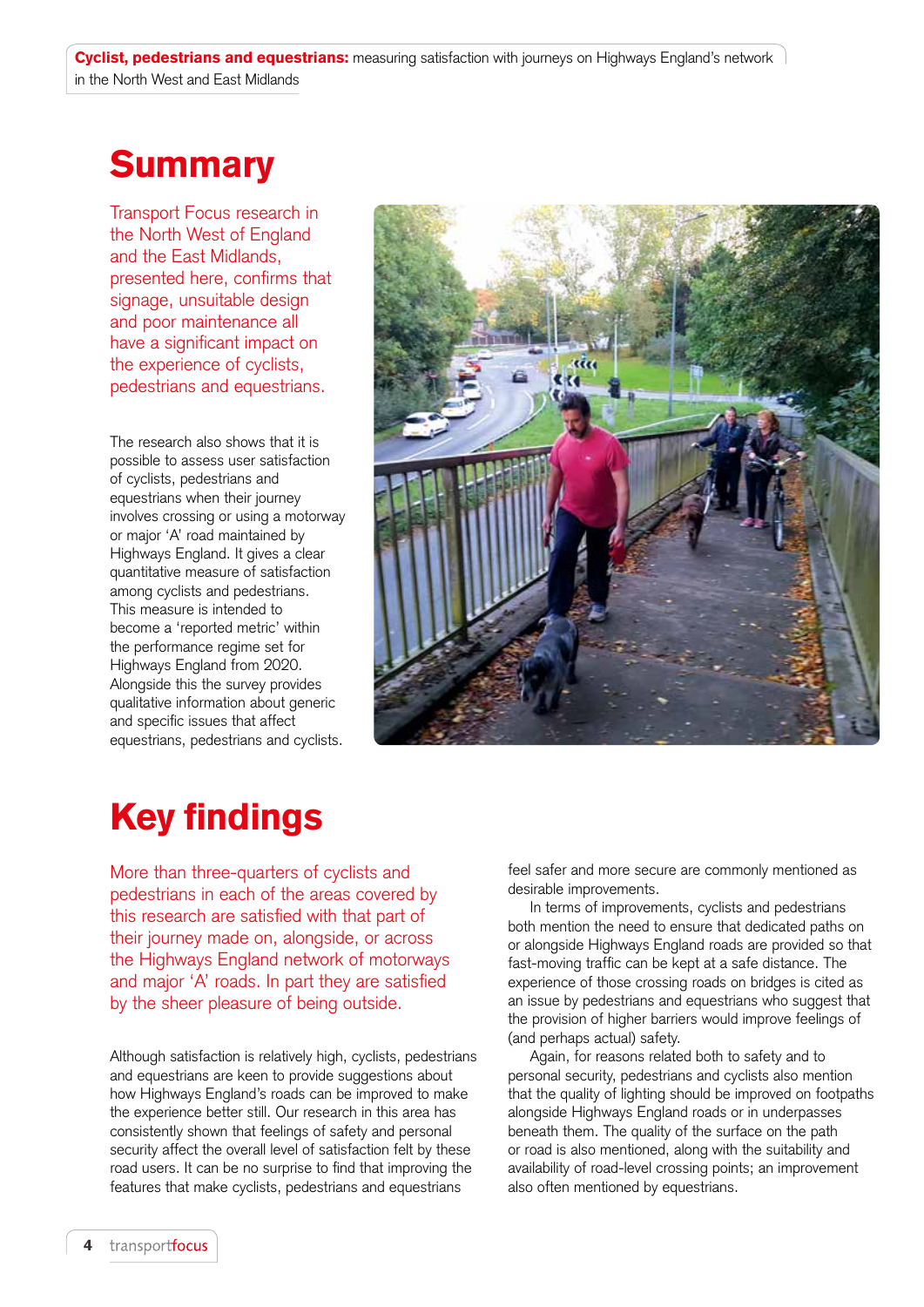## Overall satisfaction

Among cyclists and pedestrians, satisfaction with that part of the journey using the Highways England network is relatively high. 78 per cent of cyclists and 76 per cent of pedestrians using it in the East Midlands say that they are satisfied, as do 79 per cent of cyclists and 77 per

cent of pedestrians using it in the North West.

In each case, those who report that they feel safe during this part of the journey are significantly more likely than others to say that they are satisfied.

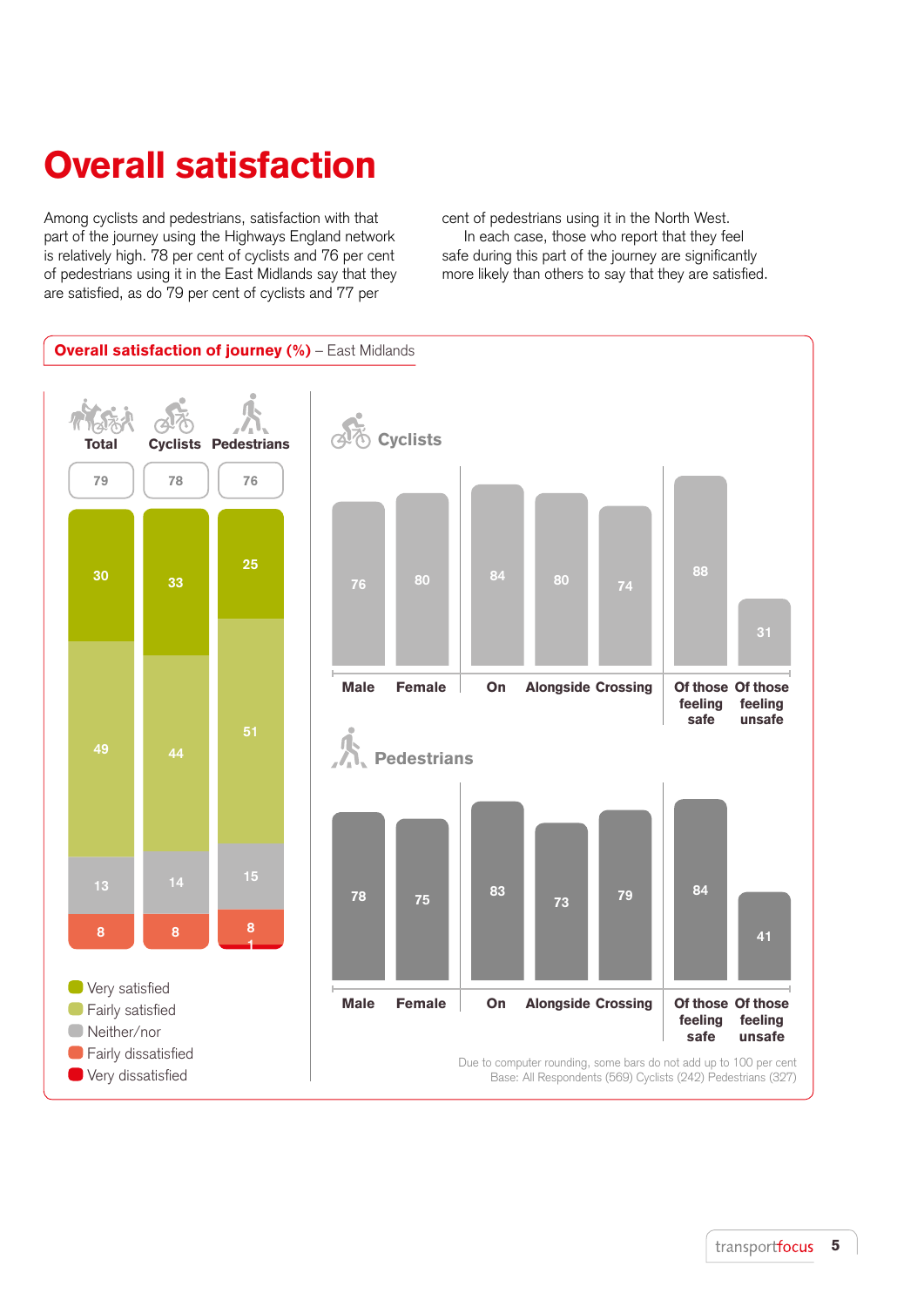

When asked for the reason why they were satisfied, both cyclists and pedestrians were most likely to comment that this was because they found the route relaxing, wellmaintained and clean, or simply because it was enjoyable to be outside.

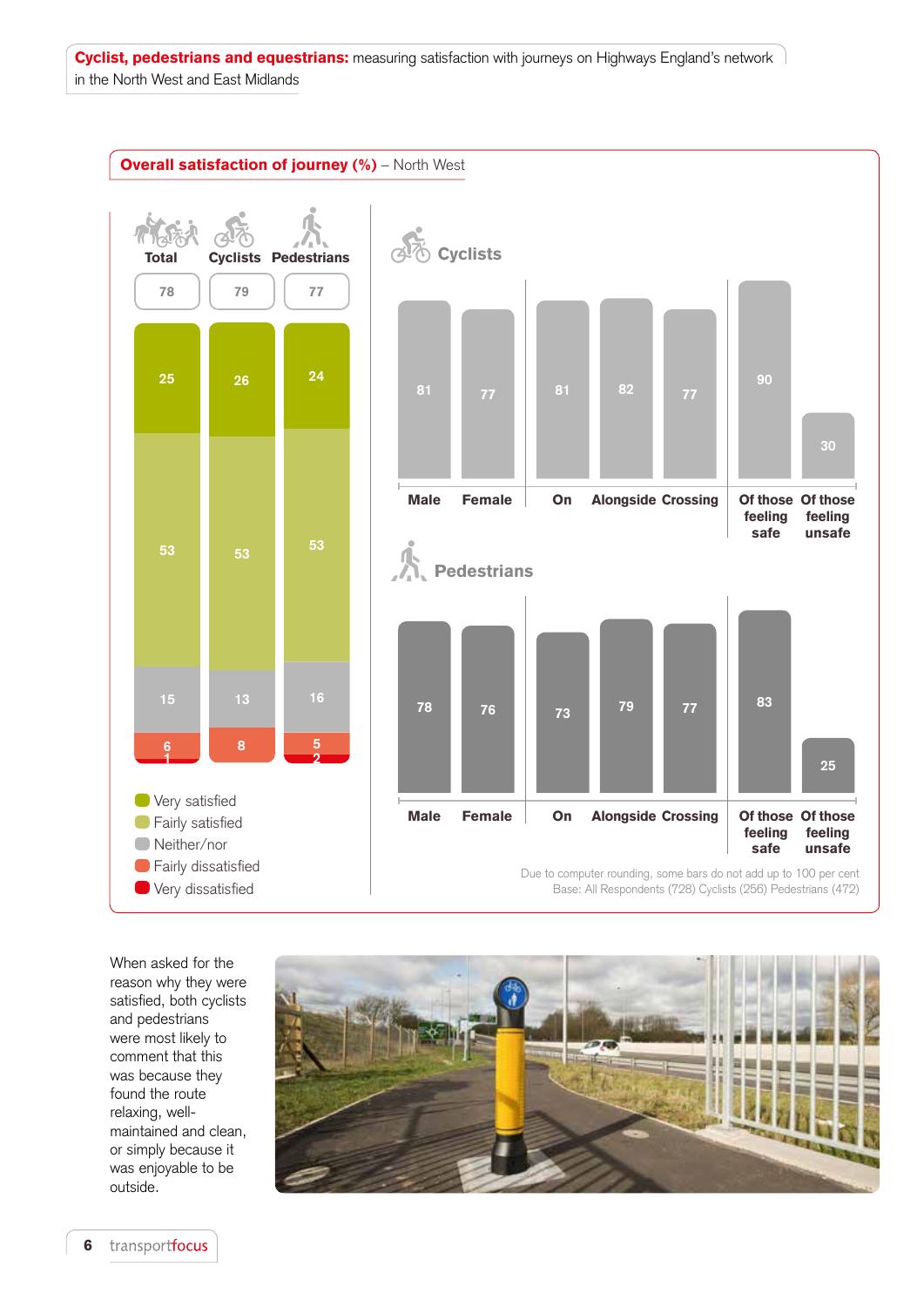

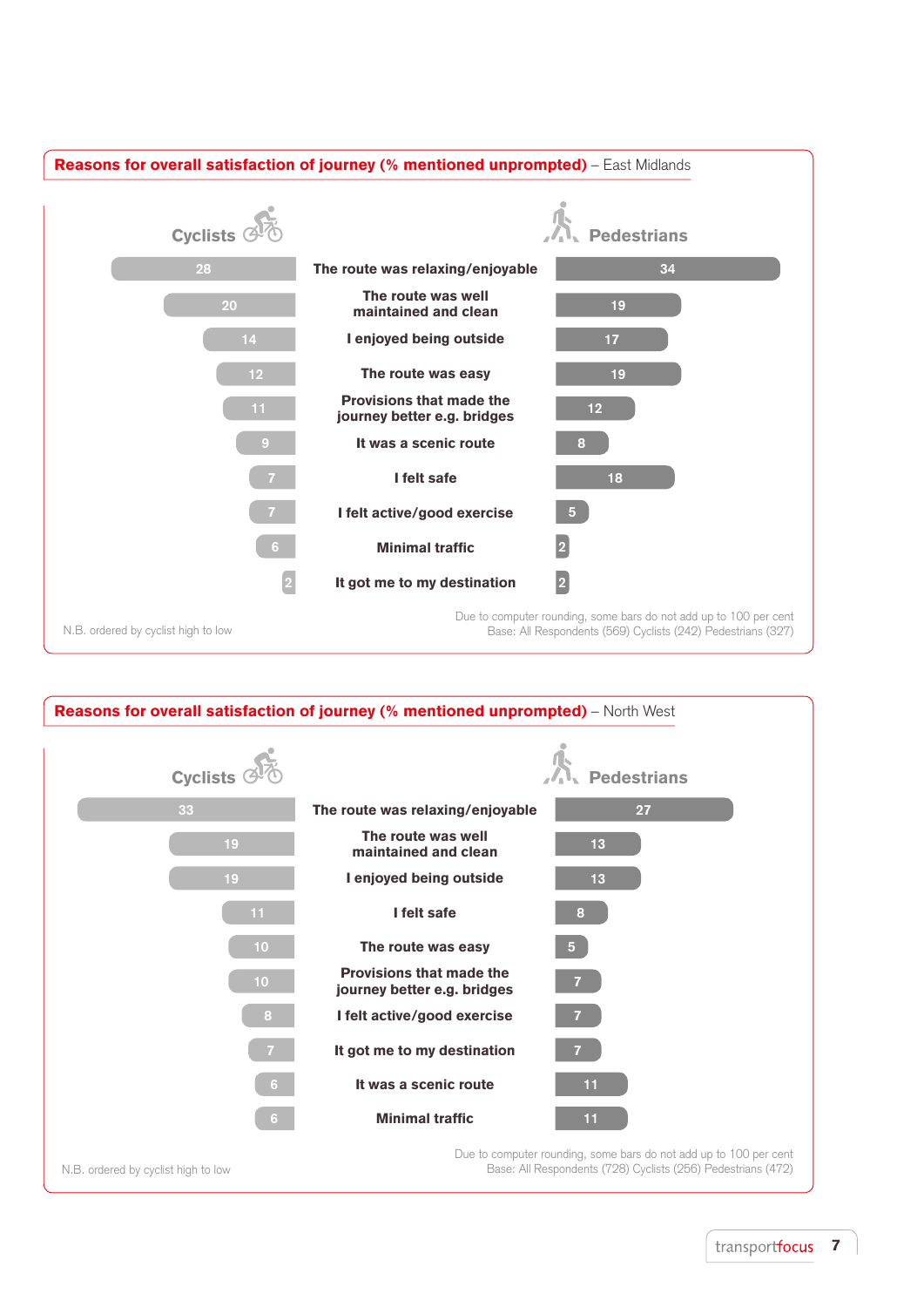

## Rating individual aspects of the route

For cyclists in each of the areas, visibility on the road ahead, signage for drivers (to warn them that cyclists may be present), and the ease and directness of road crossing points are rated more highly than other aspects. Conversely, these users rate signage for cyclists, the availability of a path, and the ease of getting onto this path if provided, less well.

While pedestrians, like cyclists, rate the visibility on the road ahead relatively highly, they tend to be happier than cyclists with the availability and ease of accessing any path that is provided. Pedestrians rate lighting, signage for pedestrians, and freedom from litter less well than they do other aspects of the part of their journey on, alongside, or across a Highways England road.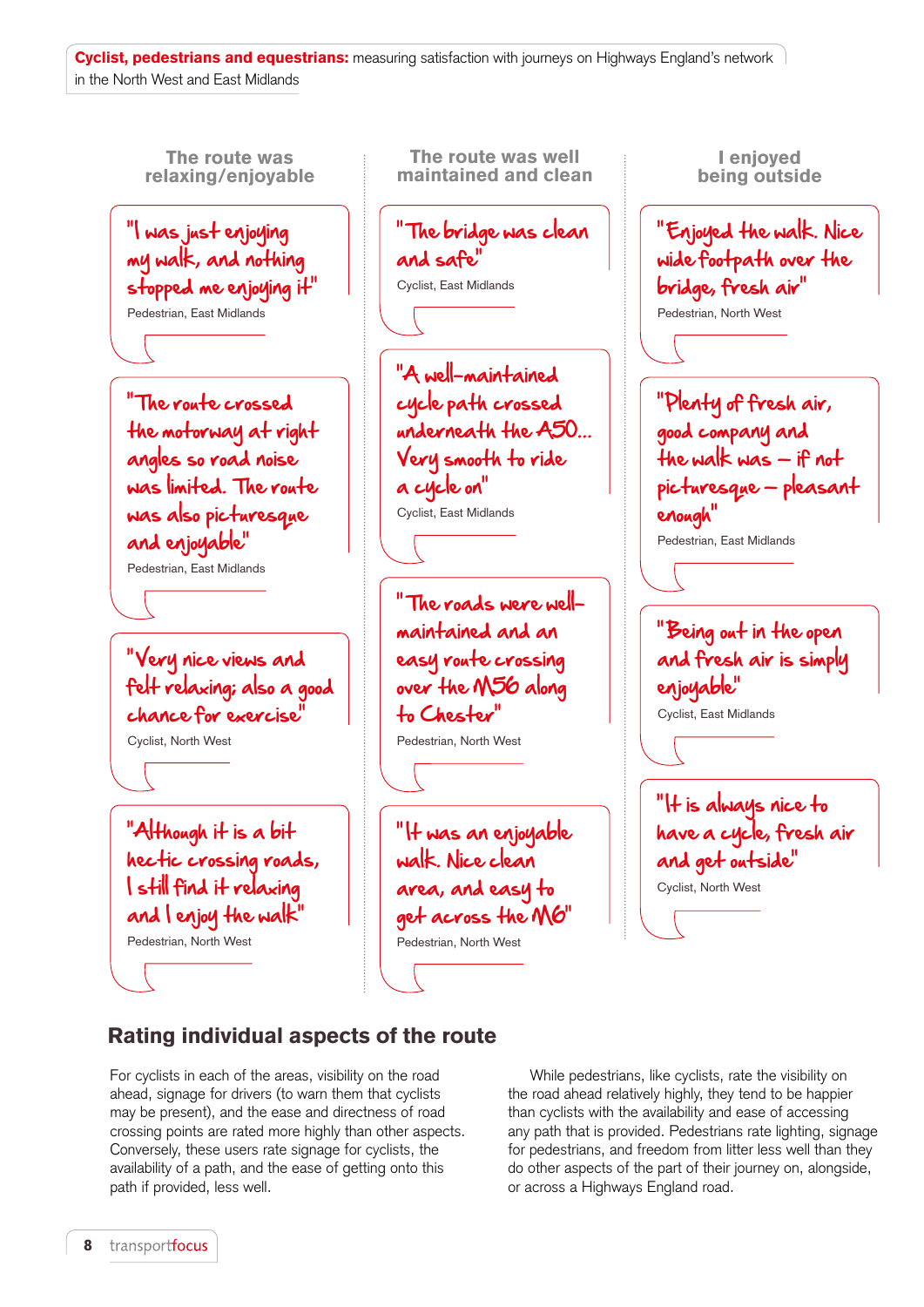

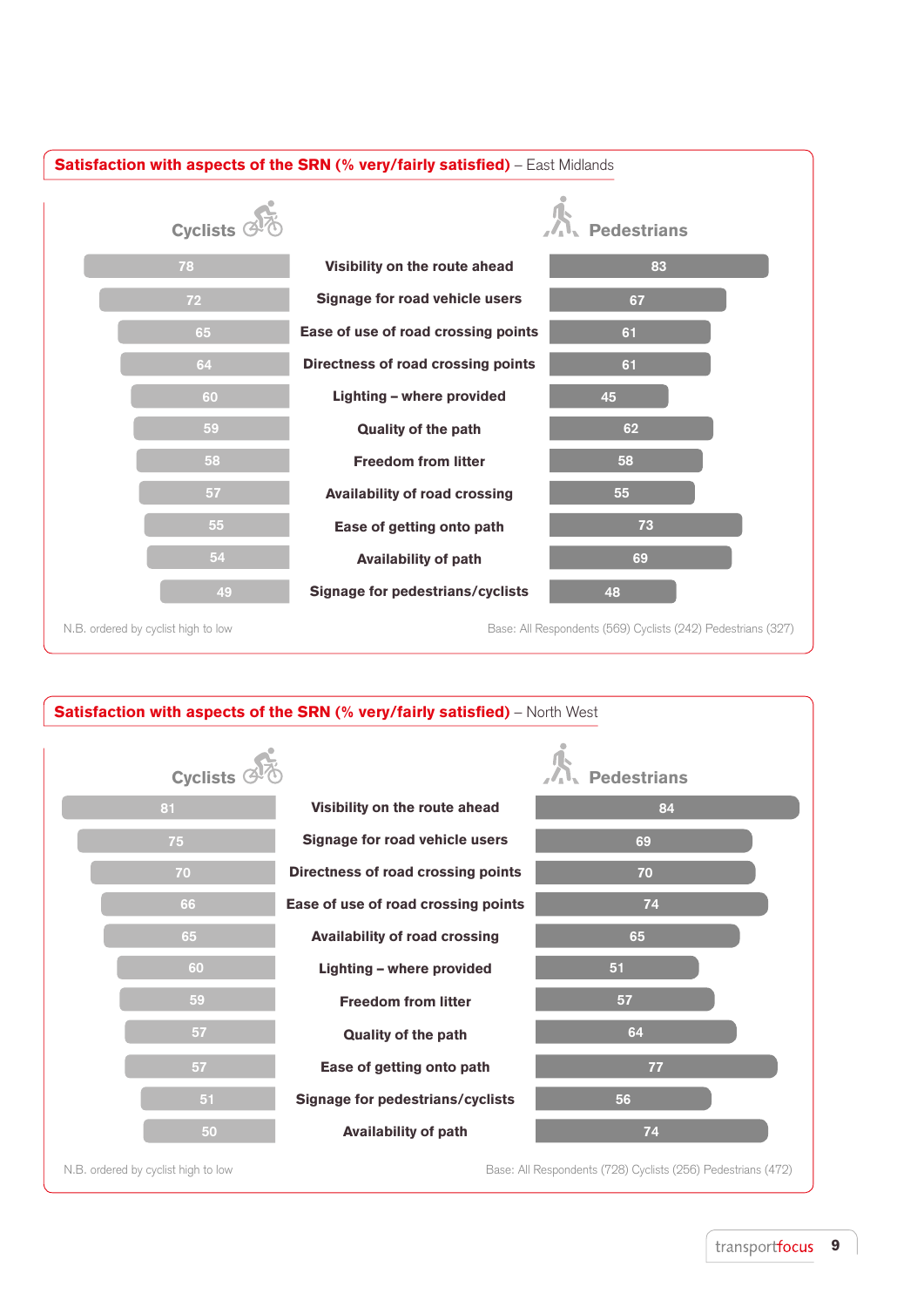## Feeling safe

Cyclists are significantly less likely than pedestrians to feel safe on the part of their journey that interacts with the Highways England network. Among both cyclists and pedestrians who report feeling unsafe, this is generally due to the proximity and speed of the traffic that is nearby.

For pedestrians, personal security along these routes is a particular concern. Pedestrians are more likely than cyclists to say that they feel unsafe because the location is secluded.





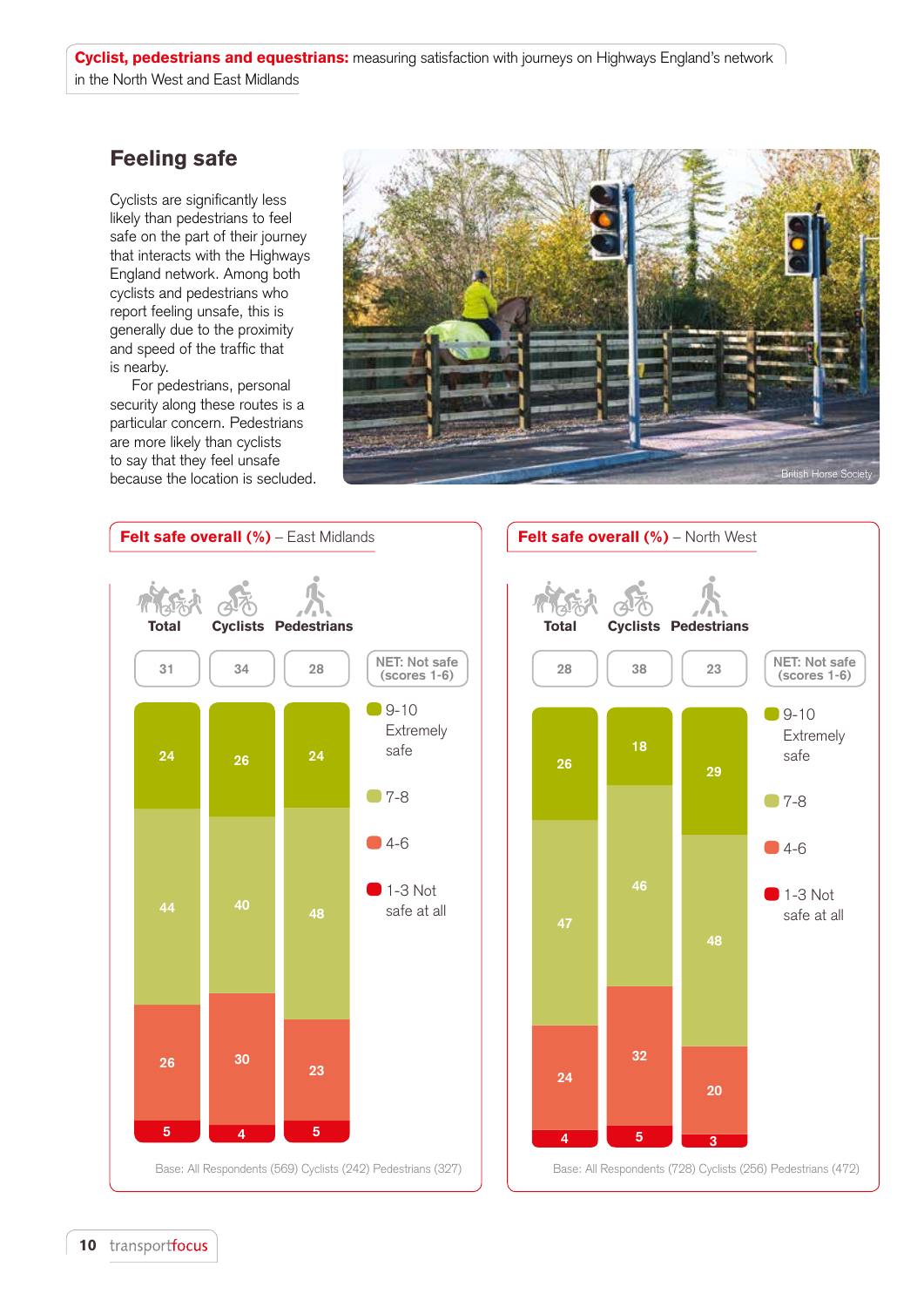

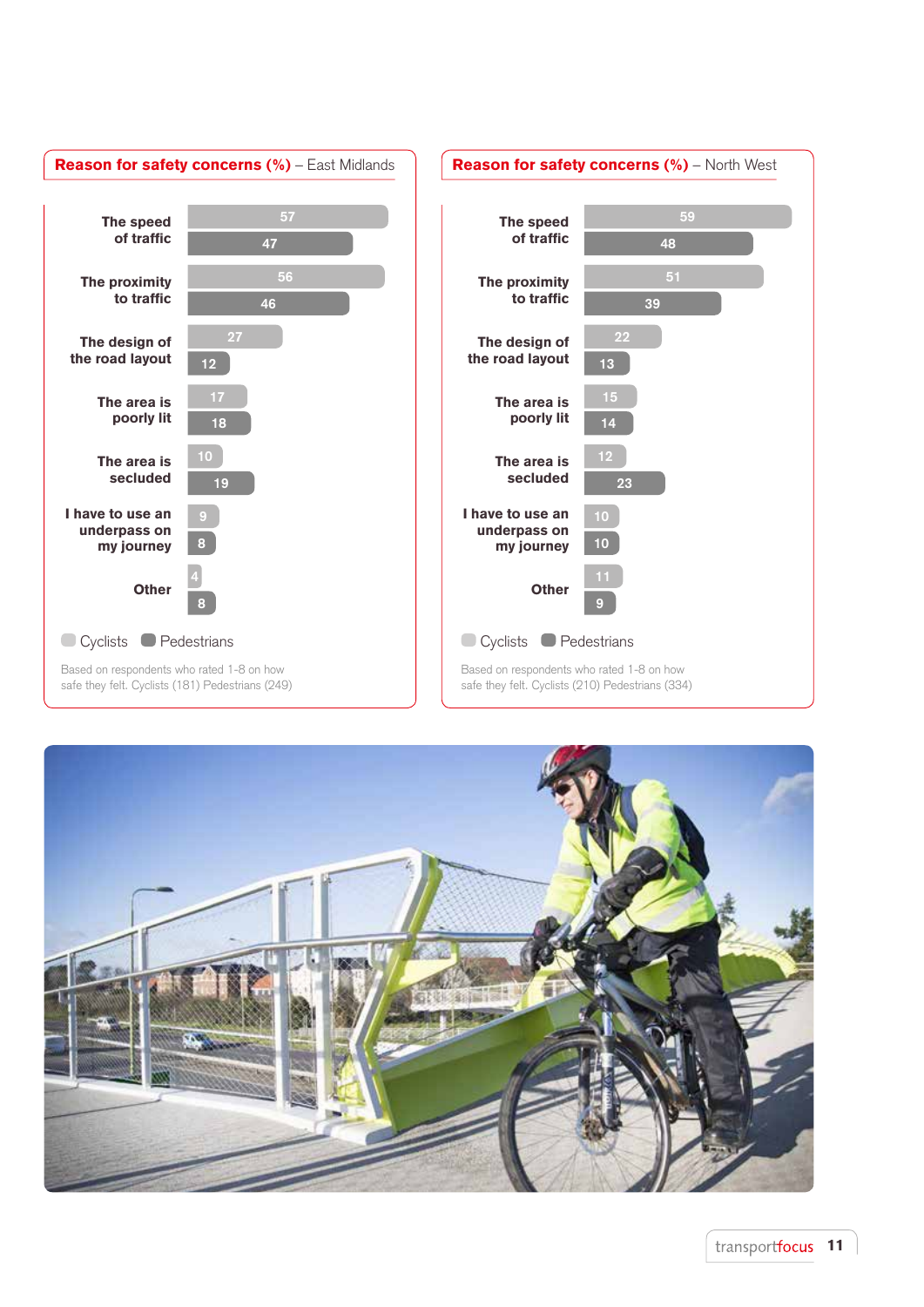## Improvements to journeys

Respondents in each of the areas were asked what improvements they would like to see that would make their journey along or across the Highways England network safer. 20 per cent in the East Midlands and 12 per cent

in the North West indicated that there was nothing that needed improving, while the unprompted comments made by the remaining cyclists and pedestrians were grouped into several themes.

"Better lighting for those who use the footpath at night" Pedestrian, North West "Better lighting around and underneath the bridge" Pedestrian, East Midlands "More lighting and less obstruction to the lighting already [there] and a more even road surface" Cyclist, East Midlands "More cycle paths which allow room for both cyclists and walkers" Cyclist, East Midlands "A raised cycle lane like the new ones on Wilmslow Road in Manchester, more awareness about giving cyclists a metre" Cyclist, North West "Better signage for cyclists, better cycle lane pathways, cycle lane separated from the road" Cyclist, East Midlands "A separate cycle lane to ensure not having to contend with bicycles" Pedestrian, North West "Better lighting, better visibility i.e. cut back shrubs etc" Cyclist, North West Better/more cycle lanes Better/more lighting the setter/more the more More

" Where the road crosses the A38 it would be better for pedestrians if there was some kind of crossing on both parts of the road"

crossings

Pedestrian, East Midlands

" The installation of traffic lights for pedestrian use" Pedestrian, East Midlands

"More pedestrian bridges or ways to cross safely" Pedestrian, East Midlands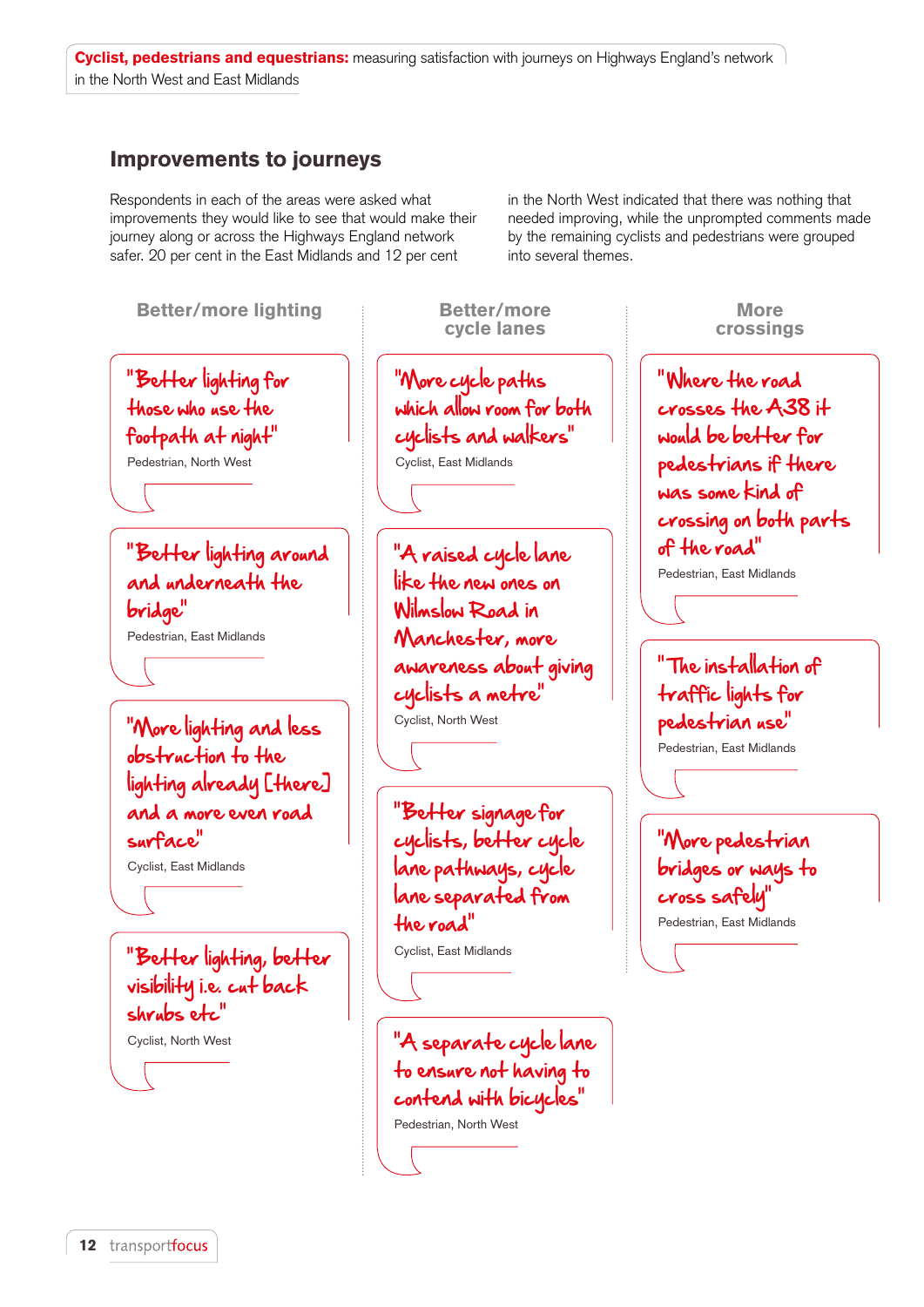Most commonly, the suggestions indicated a preference for: better or more cycle lanes; better or more lighting along the routes; in the East Midlands more road crossing points; and in the North West an improvement in road surfaces.

" Repair and maintenance of the road surface for all users" Cyclist, North West "The pavement on the bridge that crosses the M57 would benefit from being resurfaced at some point" Pedestrian, North West "Better road surfaces or at least better repairs of potholes" Cyclist, North West Improve the road surface

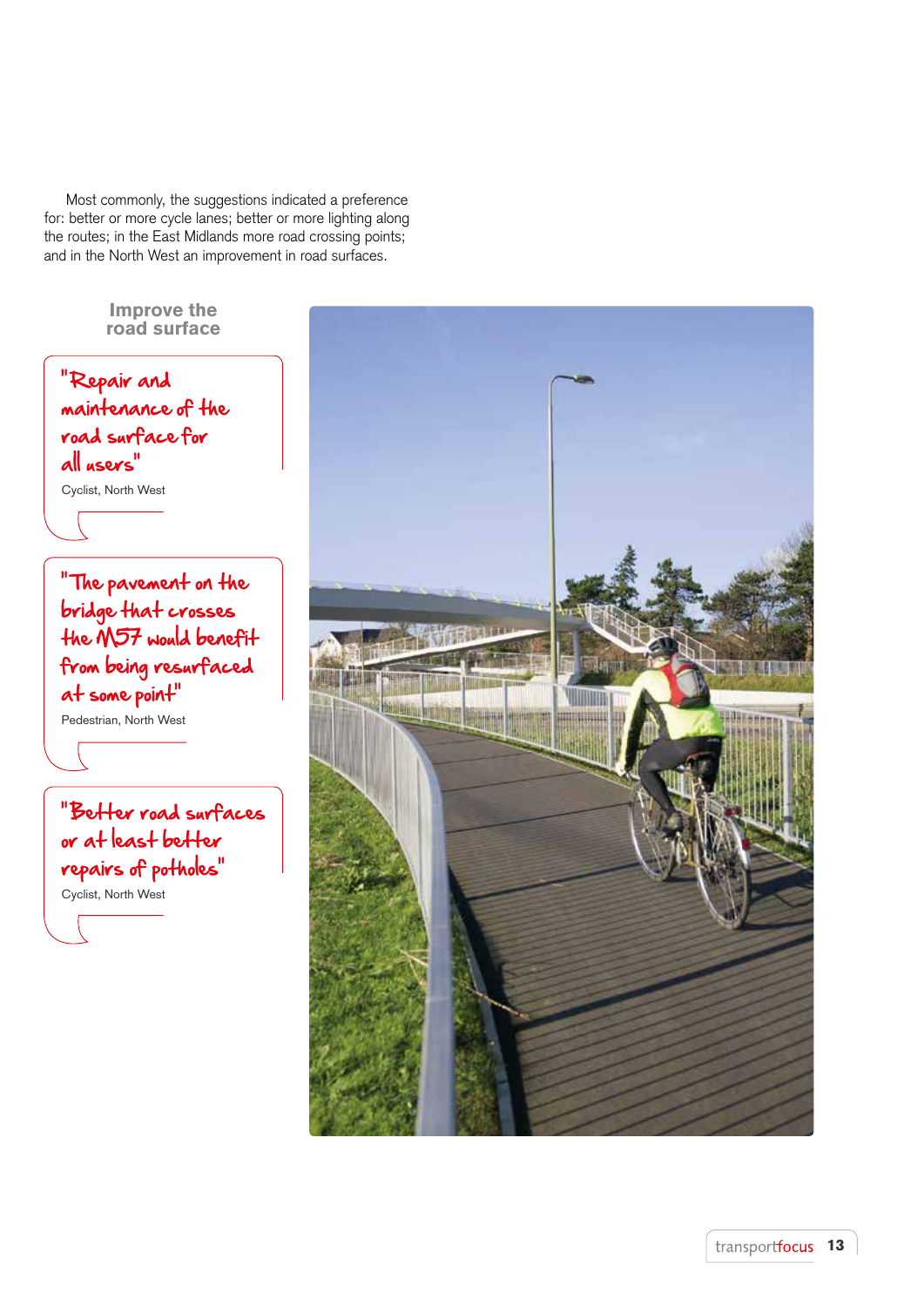## Identification of hotspots

During the survey cyclists and pedestrians who make journeys that interact in some way with the motorways and major 'A' roads in the local area were asked to use a map to identify specific locations where they have found issues and to note what these were. In each of the areas almost a quarter of cyclists and pedestrians noted such places.

For cyclists, the quality and availability of the path are key concerns alongside issues to do with the traffic nearby. Pedestrians also note that the lack of a path is a key concern. However they also say litter is an issue in many of the places where they travel alongside or across the roads.

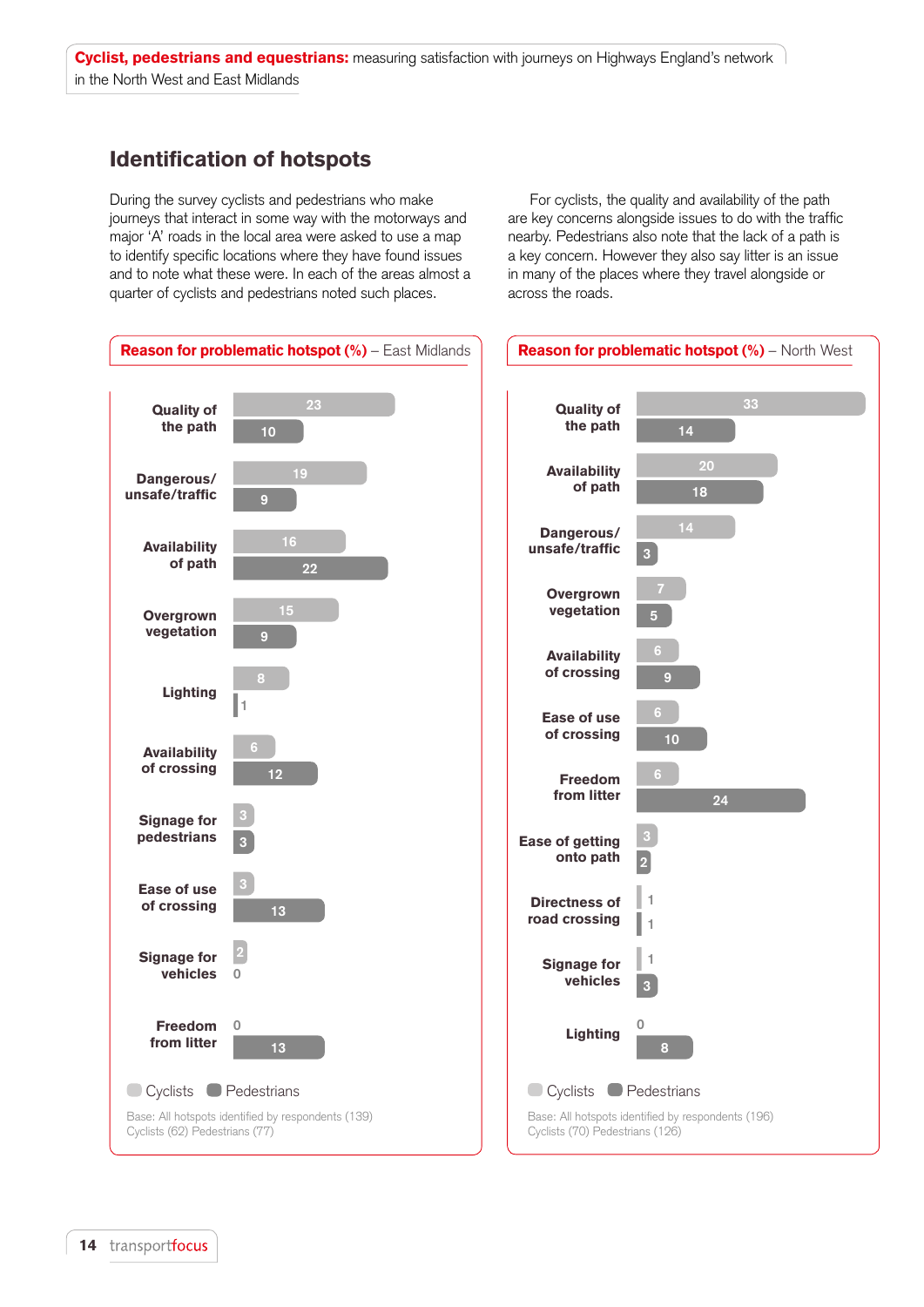## Area-specific findings

Using the information provided by those completing the online survey, we identified several locations within each area to investigate in further depth. We then spoke to cyclists, pedestrians and equestrians whose journeys take them through those specific locations and asked them to

tell us more about the issues. A list of the locations where we carried out further qualitative research is provided below. For more details about our findings at each one, please see the research agency report published alongside this document at www.transportfocus.org.uk.

## **East Midlands** – Highways England Area 7  $\blacksquare$  **North West** – Highways England Area 10

## Sub-area 1

#### A52 Brian Clough Way Retail Park

• Brian Clough Way Retail Park

### Sub-area 2

## A52 Derby Golf Centre to

- the University of Nottingham Hospital
- Stoney Lane bridge
- • Victoria Avenue bridge
- Sandiacre Interchange roundabout
- Bramcote Leisure Centre roundabout

## Sub-area 3

## A6 Bridal Gate Lane to Thulston

- Cycle lane, Bridal Gate Lane, A6
- Thulston roundabout

#### Sub-area 4

#### A50 Cavendish bridge to Toyota Island roundabout

- Tovota Island roundabout
- Heath Lane bridge
- Lowes Lane bridge
- A50 junction 5 roundabout
- Sawley Junction underpass

### Sub-area 5

#### A38 Burton Albion Football Club to Rawson Green

- Hillfield Lane bridge
- Micklemeadow roundabout
- Markeaton Island
- Markeaton Island footbridge

## Sub-area 1

## M60 junction 17 to junction 18

- M60 junction 17
- M60 junction 18
- Sandgate Road bridge

#### Sub-area 2

## M60 junction 6 to M56 Benchill

- M60 junction 6
- M56 / A5103 Wythenshawe roundabout
- Hollyhedge Road bridge (near Benchill)

#### Sub-area 3

#### M56 junction 3 to A55

- M53 junction 3
- M53 junction 5
- A550 (near Hooton)

#### Sub-area 4

## M6 junction 17 to M6 Bechton Road bridge

- M6 Church Lane bridge
- M6 Reynolds Lane bridge
- Bechton Road bridge

#### Sub-area 5

#### M61 Rivington Services to M61, junction 6 roundabout

- M61 Rivington Services
- Junction 6 roundabout (Middlebrook)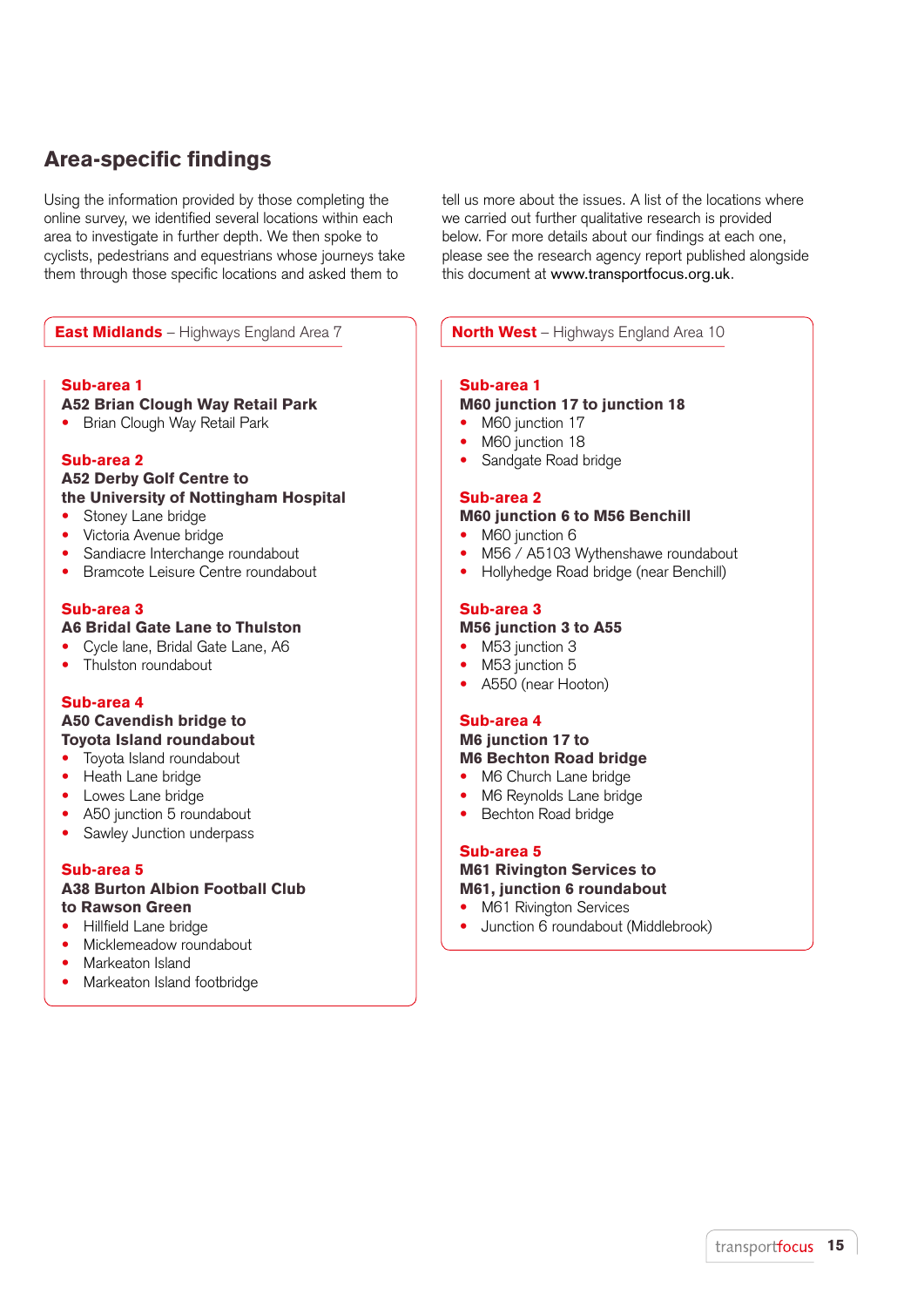## How we plan to use this research

This project set out to quantify satisfaction among cyclists and pedestrians in the two areas concerned. It also sought to provide specific insight to help Highways England improve the experiences of cyclists, pedestrians and equestrians using its roads. The resulting case studies have been presented to Highways England so they can start making improvements wherever possible. We hope that these case studies will also influence the way other areas of the Highways England network are designed, maintained and upgraded to better meet the needs of cyclists, pedestrians and equestrians.



## How we did this research

In December 2017 Transport Focus commissioned the independent research agency Populus to help us undertake a survey that would generate a robust measure of satisfaction with journeys made by cyclists and pedestrians using Highways England roads. This quantitative phase of the research was used to identify locations to carry out subsequent qualitative research involving not only cyclists and pedestrians but also equestrians making journeys along or across these roads.

#### Quantitative research

In February 2018 Populus contacted people on their online panel to undertake the quantitative survey. In doing so, steps were taken to ensure that those completing the questionnaire had travelled on or across roads Highways England is responsible for, and that only journeys involving interaction with these roads contributed to the satisfaction measure. These steps included:

- An initial screening stage at which respondents were presented with a map and a list of the motorways and major 'A' roads within each area. At this stage respondents were asked to confirm they had walked or cycled on, alongside, or across any motorway or major 'A' road in the area in the previous three months.
- A stage at which respondents were taken to the Transport Focus interactive mapping system, managed by Beacon Dodsworth, that 'knows' which roads are managed by Highways England. Respondents were asked to plot the journey they had taken and anyone who identified journeys that did not interact with a Highways England road were screened out of the survey.

A final data-editing stage in which implausible journeys and those made outside the area concerned were removed from the analysis.

After these stages were complete, 327 pedestrian journeys and 242 cycling journeys interacting with the Highways England network in the East Midlands, and 472 pedestrian journeys and 256 cycling journeys interacting with these roads in the North West, remained in the data.

|                    | <b>East Midlands</b> | North West |
|--------------------|----------------------|------------|
| <b>Cyclists</b>    | 949                  | 256        |
| <b>Pedestrians</b> | 327                  | 479        |
| <b>TOTAL</b>       | 569                  | 728        |

## Qualitative research

The qualitative research stage was completed by conducting face-to-face in-depth interviews with cyclists, pedestrians and equestrians who use a Highways England road. While several of these participants in the research were recruited via the online survey, others were recruited near to the parts of these roads that were of interest.

Alongside acting as a means of recruitment for the qualitative phase, the online survey played a key role in indicating where qualitative work should subsequently be carried out. During the online survey respondents were asked to pinpoint where they had experienced problems on their journeys. This identified locations with clusters of pinpoints, highlighting hotspots where qualitative research might therefore be productive.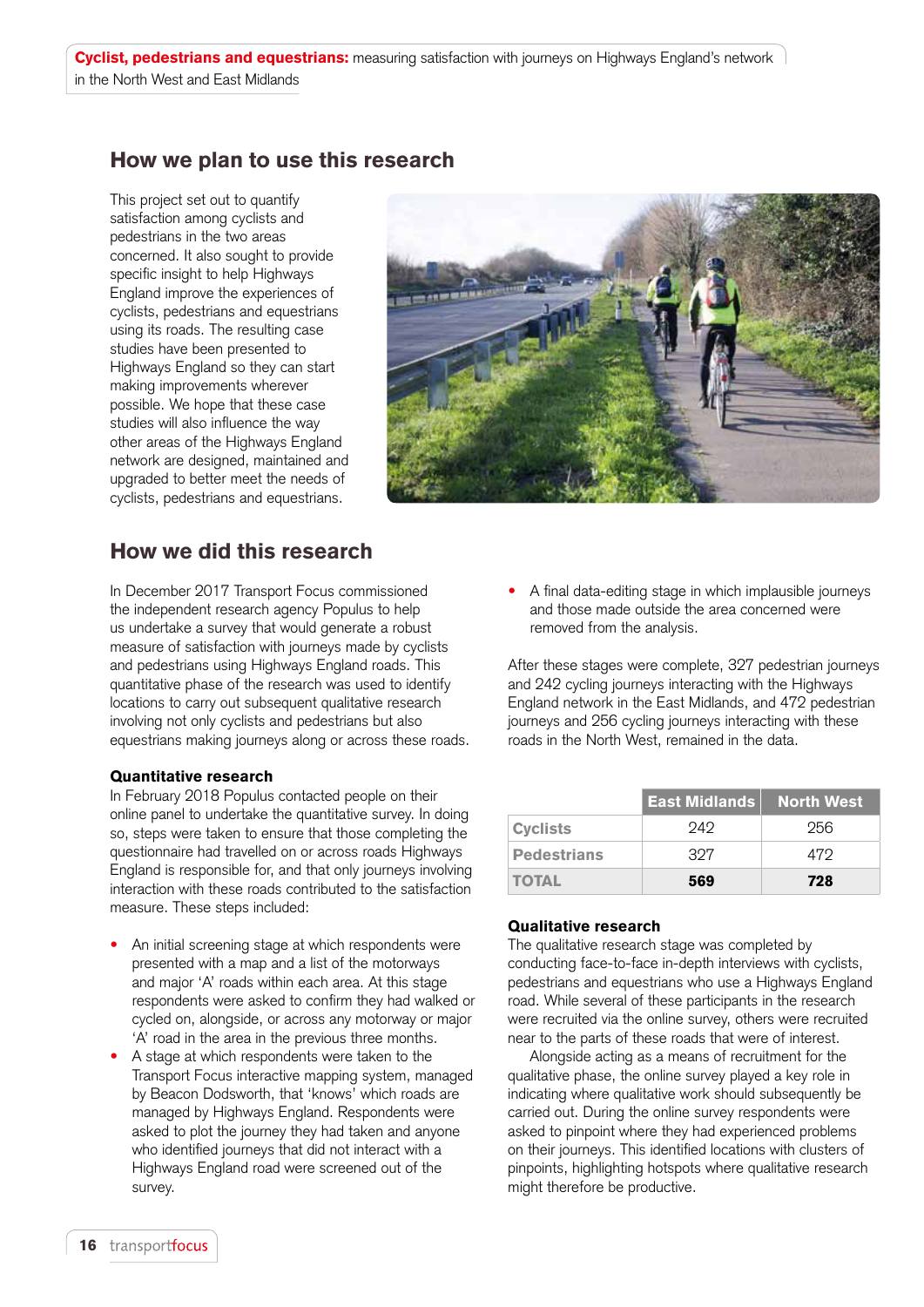

## Reason for complaint

- Quality of the pavement or cycle lane surface
- Availability of pavements or cycle lanes
- **•** Freedom from litter on pavements or cycle lanes
- Ease of getting onto pavements or cycle lanes
- **O** Visibility on the route ahead
- Availability of road crossing points
- Ease of use of road crossing points
- Signage for pedestrians or cyclists
- Signage for road vehicle users
- Lighting where provided
- **Dangerous, heavy traffic**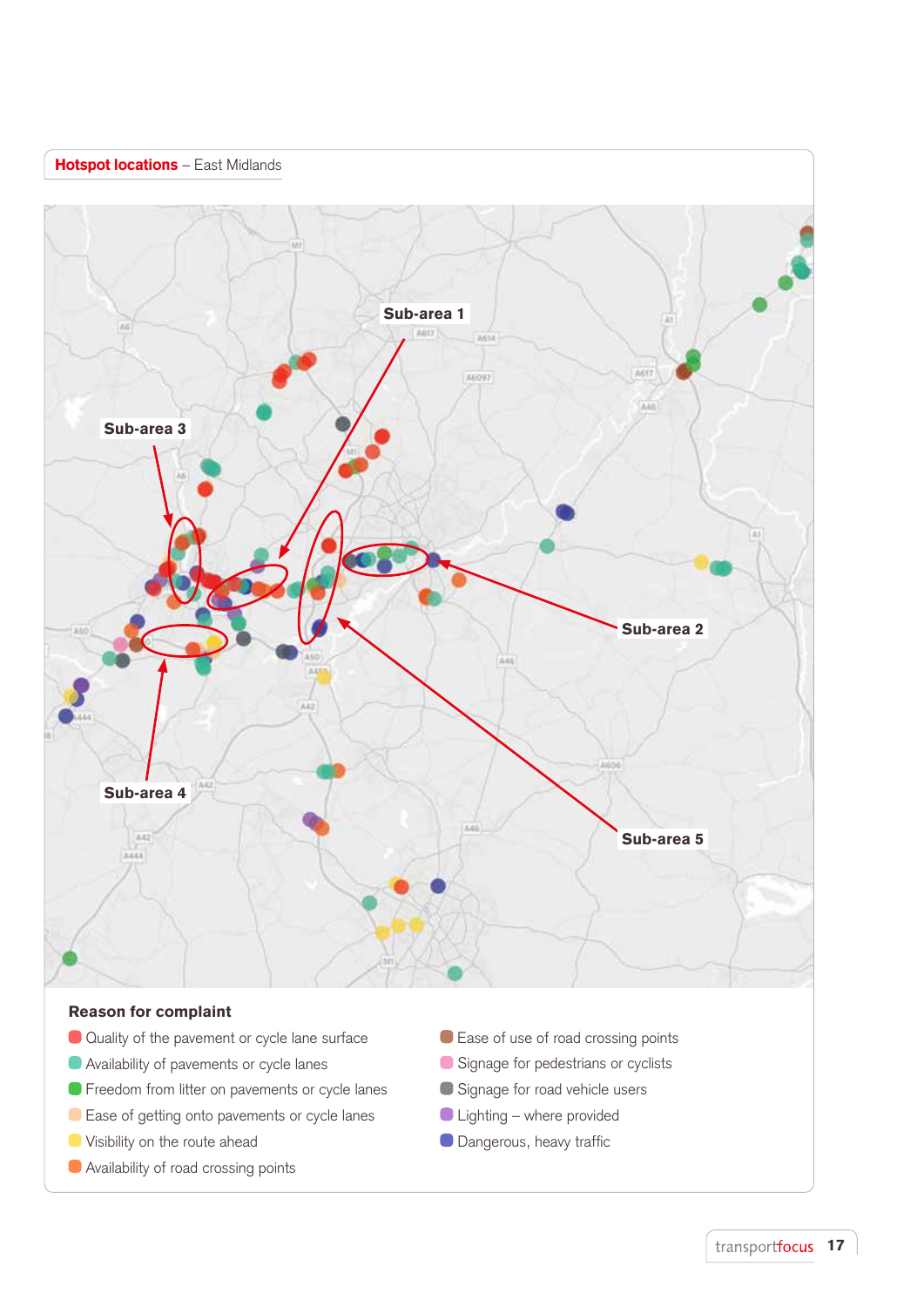



- **•** Freedom from litter on pavements or cycle lanes
- Ease of getting onto pavements or cycle lanes
- **Visibility on the route ahead**
- **Availability of road crossing points**
- 
- Signage for road vehicle users
- Lighting where provided
- **O** Dangerous, heavy traffic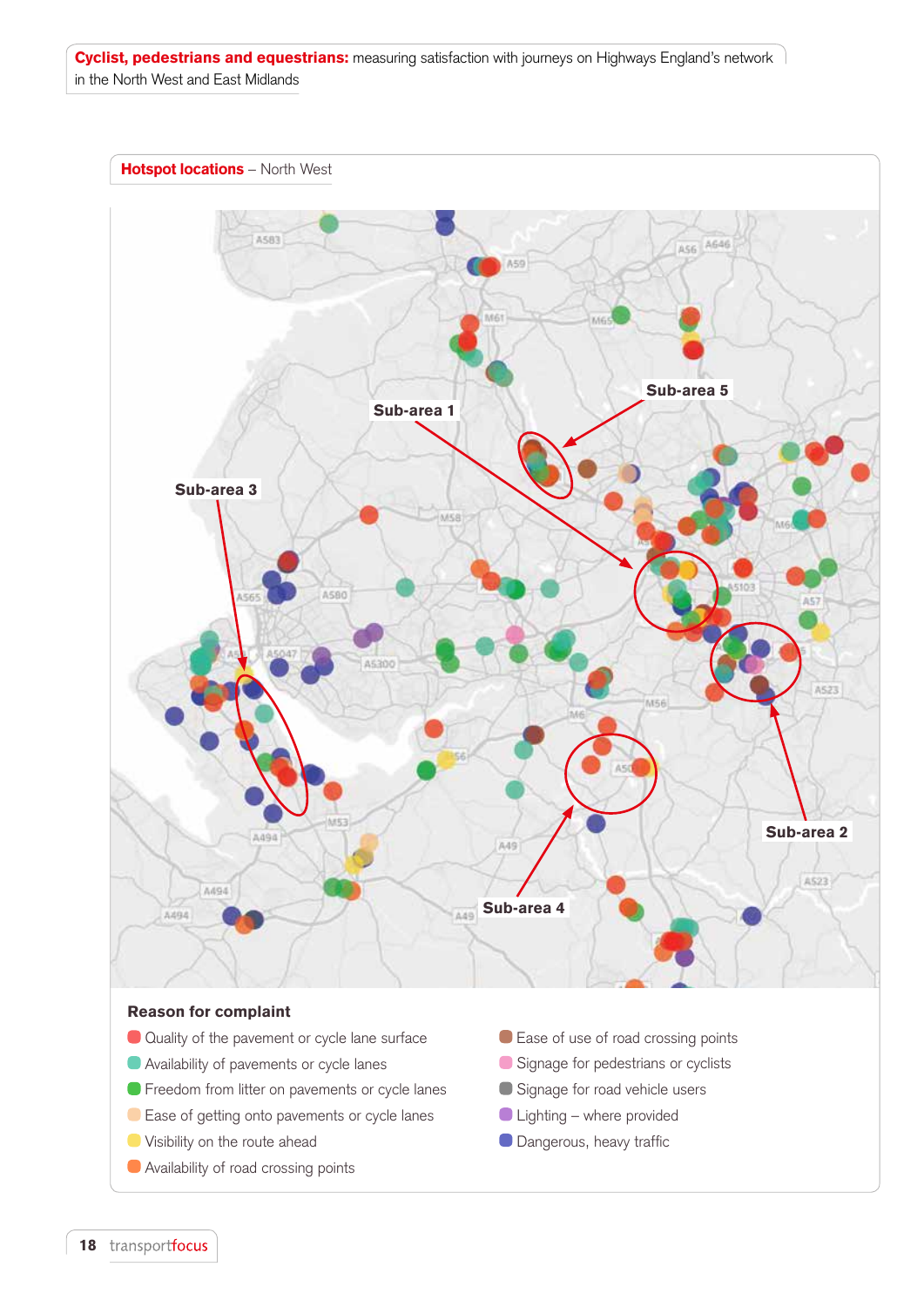|                    | <b>East Midlands</b> | <b>North West</b> |
|--------------------|----------------------|-------------------|
| <b>Cyclists</b>    | 11                   | 9                 |
| <b>Pedestrians</b> | 9                    | 11                |
| <b>Equestrians</b> | $\overline{2}$       | 2                 |
| <b>TOTAL</b>       | 22                   | 22                |

In total we conducted 44 qualitative interviews (22 in each of the areas). These included those making journeys on, alongside, or over the Highways England network on foot, by bike, or involving a horse.

Data from the online survey, and that from the in-depth interviews, were all plotted onto the interactive mapping software and are available online at:

### East Midlands:

https://public.tableau.com/views/TransportFocus-EastMidlands-ReasonforComplaint/ EastMidlandshotspots-reasonforcomplaint?:embed=y&: display\_count=yes&publish=yes

## North West:

https://public.tableau.com/views/TransportFocus-NorthWest-ReasonsforComplaint/NorthWesthotspotsreasonforcomplaint?:embed=y&:display\_ count=yes&publish=yes